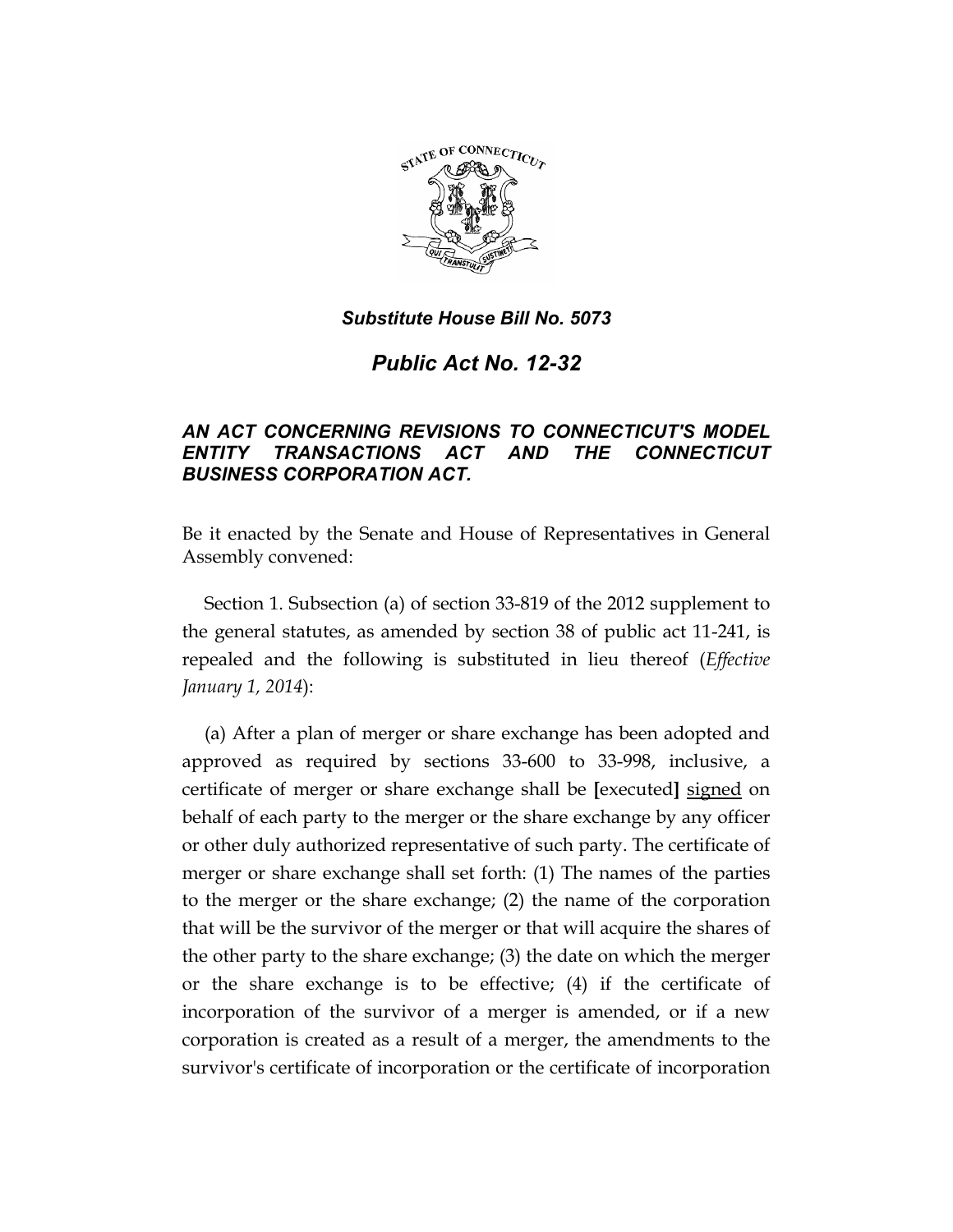of the new corporation; (5) if the plan of merger or share exchange required approval by the shareholders of a domestic corporation that was a party to the merger or the share exchange, a statement that the plan was duly approved by the shareholders and, if voting by any separate voting group was required, by each such separate voting group, in the manner required by sections 33-600 to 33-998, inclusive, and the certificate of incorporation; (6) if the plan of merger or share exchange did not require approval by the shareholders of a domestic corporation that was a party to the merger or the share exchange, a statement to that effect; and (7) as to each foreign corporation that was a party to the merger or the share exchange, a statement that the plan and the performance of its terms were duly authorized by all action required by the law of the state or country under which the corporation is organized or by which it is governed, and by its certificate of incorporation.

Sec. 2. Subsection (b) of section 34-193 of the 2012 supplement to the general statutes, as amended by section 46 of public act 11-241, is repealed and the following is substituted in lieu thereof (*Effective January 1, 2014*):

(b) A limited liability company organized under sections 34-100 to 34-242, inclusive, to render professional services may merge or consolidate only with another domestic limited liability company organized under said sections if such other company is organized to render the same professional service. A merger or consolidation of a limited liability company organized under sections 34-100 to 34-242, inclusive, to render professional services with any foreign limited liability company or foreign other entity is prohibited.

Sec. 3. Subsection (b) of section 34-608 of the 2012 supplement to the general statutes is repealed and the following is substituted in lieu thereof (*Effective January 1, 2014*):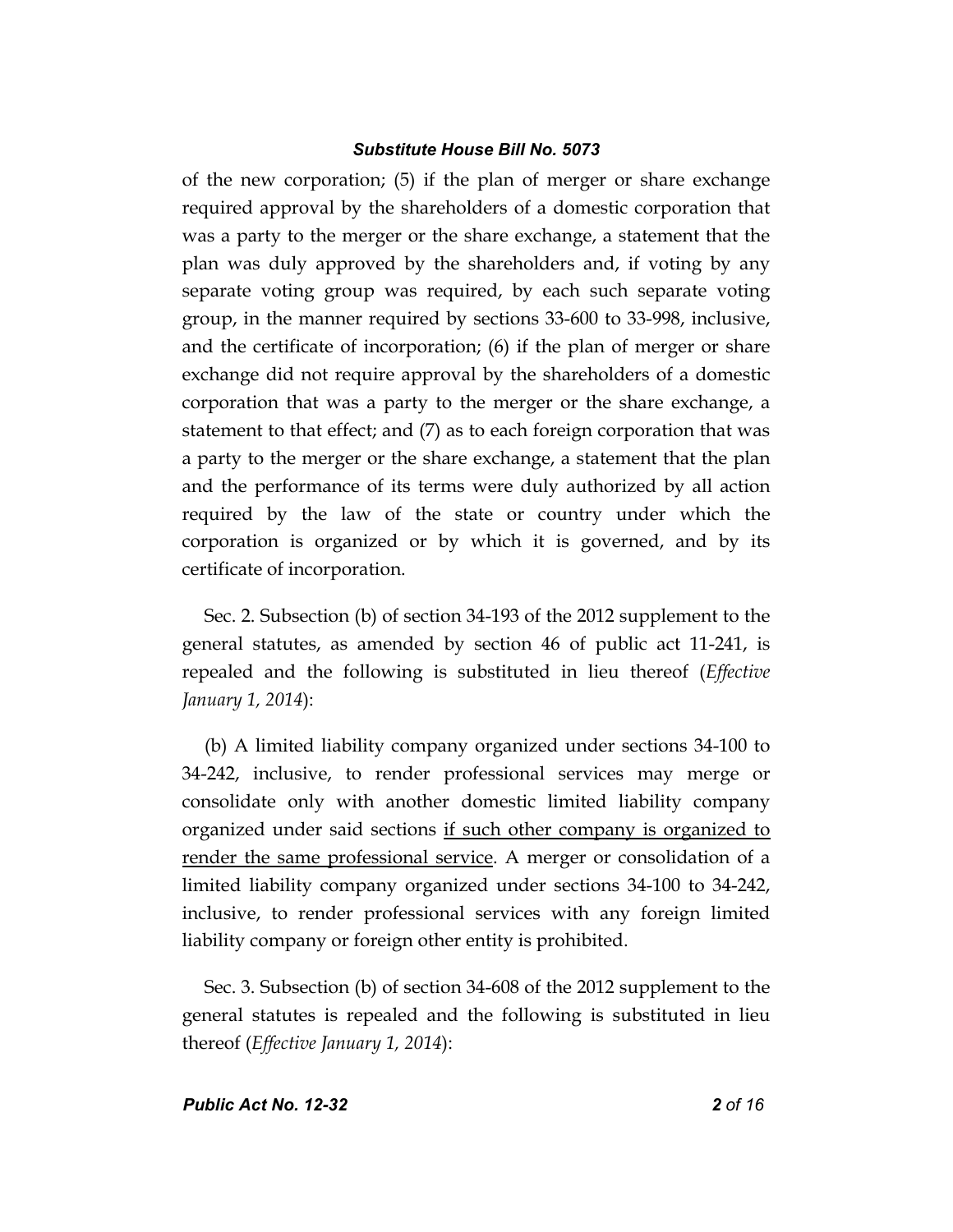(b) This chapter shall not be used to effect a transaction that (1) involves any entity referenced in subsection (a) of this section, **[**or**]** (2) is a conversion, merger, consolidation, interest exchange, division or any other transaction governed by this chapter between or among entities of the same type, or (3) is a conversion, merger, consolidation, interest exchange, division or other transaction governed by sections 34-600 to 34-646, inclusive, involving a domestic entity organized to render professional services unless the transaction involves another domestic entity organized to render the same professional service, except as otherwise permitted by the laws of this state.

Sec. 4. Subsection (c) of section 34-621 of the 2012 supplement to the general statutes is repealed and the following is substituted in lieu thereof (*Effective January 1, 2014*):

(c) If a protected agreement contains a provision that applies to a merger of a domestic entity but does not refer to an interest exchange, such provision shall apply to an interest exchange in which the domestic entity is the acquired entity as if the interest exchange were a merger until such time after **[**October 1, 2011**]** January 1, 2014, as the provision is amended.

Sec. 5. Subsection (c) of section 34-631 of the 2012 supplement to the general statutes is repealed and the following is substituted in lieu thereof (*Effective January 1, 2014*):

(c) If a protected agreement contains a provision that applies to a merger of a domestic entity but does not refer to a conversion, such provision shall apply to a conversion of the entity as if the conversion were a merger until such time after **[**October 1, 2011**]** January 1, 2014, as the provision is amended.

Sec. 6. Subsection (d) of section 34-641 of the 2012 supplement to the general statutes is repealed and the following is substituted in lieu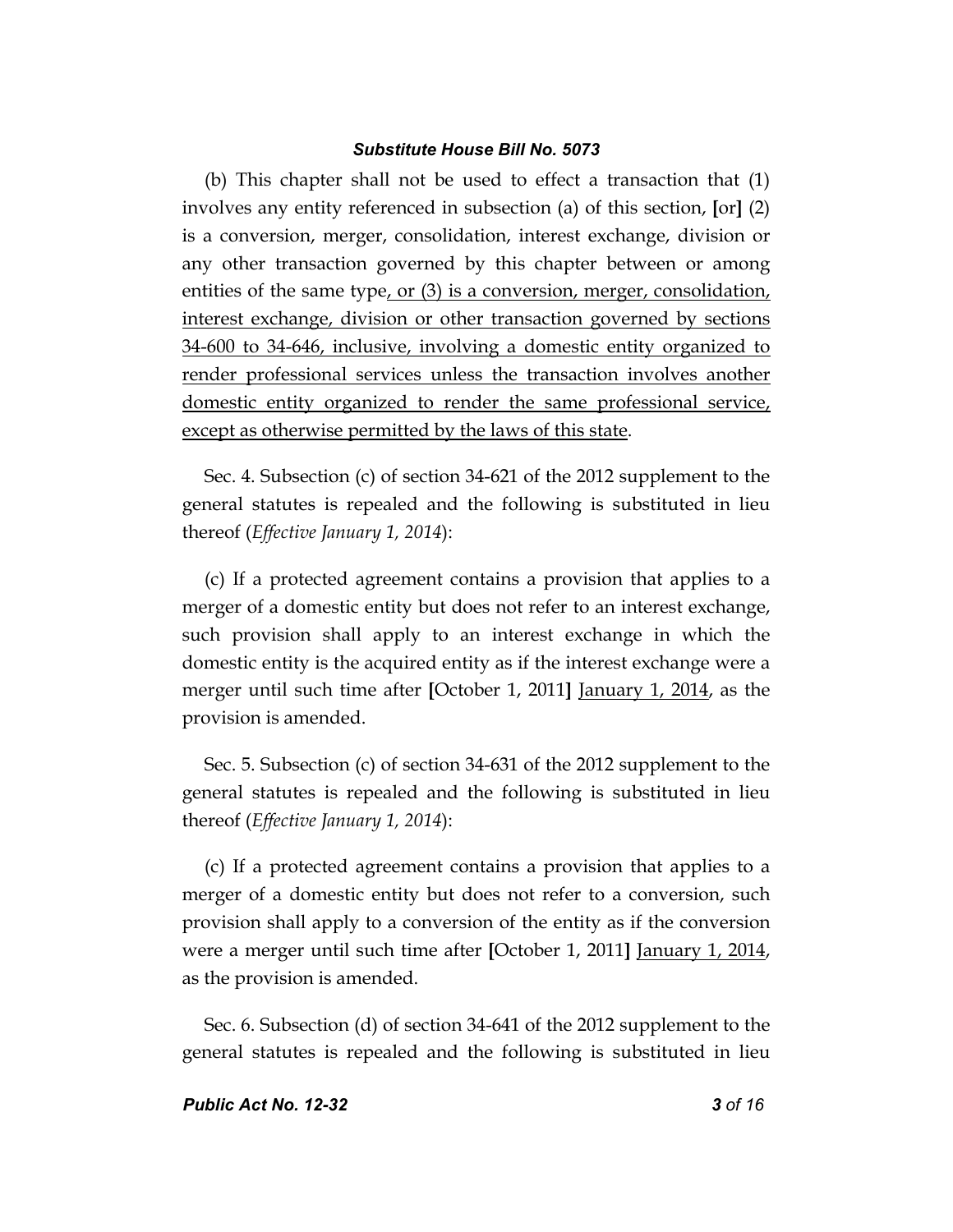thereof (*Effective January 1, 2014*):

(d) If a protected agreement contains a provision that applies to a merger of a domestic entity but does not refer to a domestication, the provision shall apply to a domestication of the entity as if the domestication were a merger until such time after **[**October 1, 2011**]** January 1, 2014, as the provision is amended.

Sec. 7. Subdivision (1) of section 22a-134 of the 2012 supplement to the general statutes, as amended by section 53 of public act 11-241, is repealed and the following is substituted in lieu thereof (*Effective January 1, 2014*):

(1) "Transfer of establishment" means any transaction or proceeding through which an establishment undergoes a change in ownership, but does not mean:

(A) Conveyance or extinguishment of an easement;

(B) Conveyance of an establishment through a foreclosure, as defined in subsection (b) of section 22a-452f, foreclosure of a municipal tax lien or through a tax warrant sale pursuant to section 12-157, an exercise of eminent domain pursuant to section 8-128, 8-169e or 8-193 or by condemnation pursuant to section 32-224 or purchase pursuant to a resolution by the legislative body of a municipality authorizing the acquisition through eminent domain for establishments that also meet the definition of a brownfield, as defined in section 32-9kk, or a subsequent transfer by such municipality that has foreclosed on the property, foreclosed municipal tax liens or that has acquired title to the property through section 12-157, or is within the pilot program established in subsection (c) of section 32-9cc, or has acquired such property through the exercise of eminent domain pursuant to section 8-128, 8-169e or 8-193 or by condemnation pursuant to section 32-224 or a resolution adopted in accordance with this subparagraph,

*Public Act No. 12-32 4 of 16*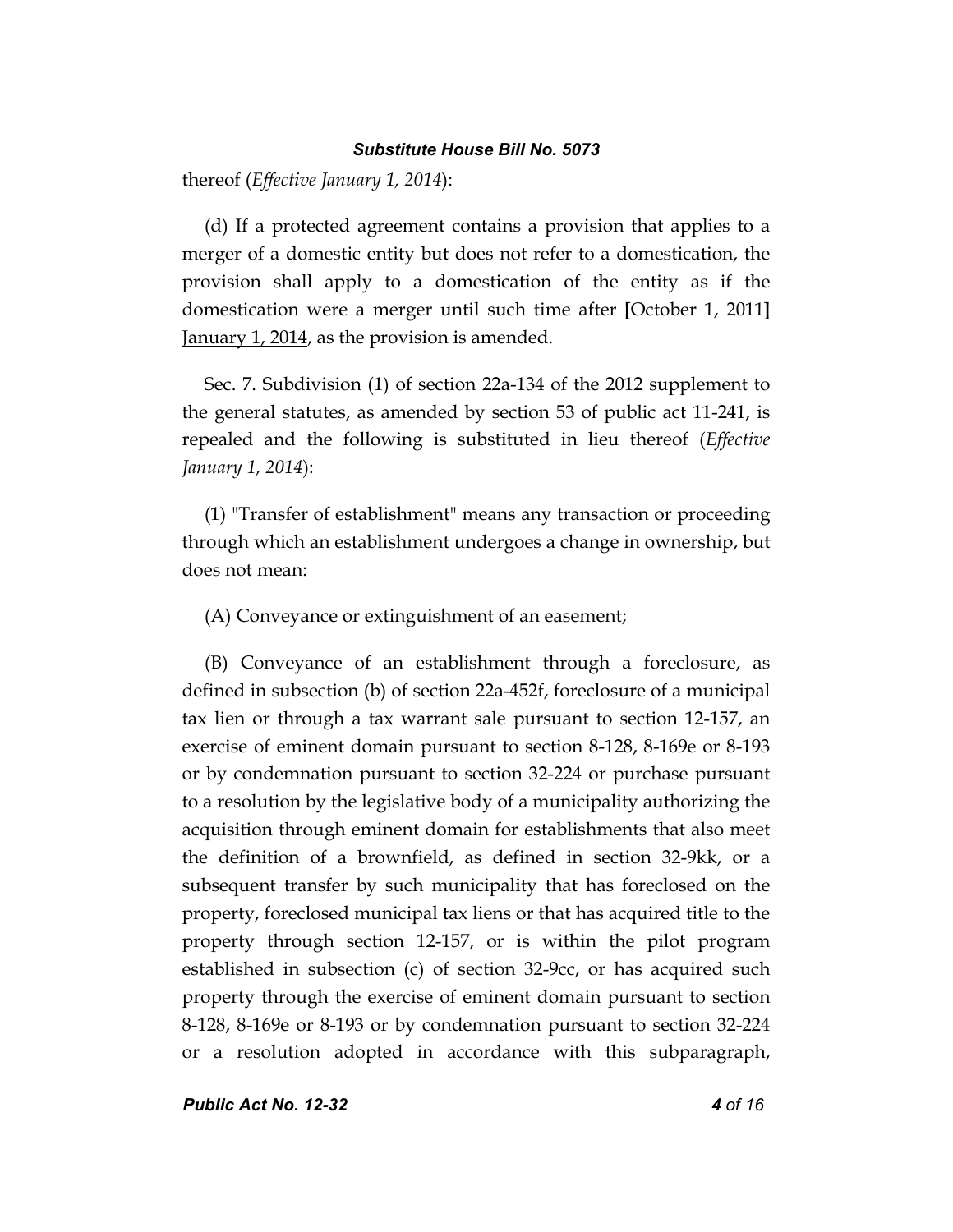provided (i) the party acquiring the property from the municipality did not establish, create or contribute to the contamination at the establishment and is not affiliated with any person who established, created or contributed to such contamination or with any person who is or was an owner or certifying party for the establishment, and (ii) on or before the date the party acquires the property from the municipality, such party or municipality enters and subsequently remains in the voluntary remediation program administered by the commissioner pursuant to section 22a-133x and remains in compliance with schedules and approvals issued by the commissioner. For purposes of this subparagraph, subsequent transfer by a municipality includes any transfer to, from or between a municipality, municipal economic development agency or entity created or operating under chapter 130 or 132, a nonprofit economic development corporation formed to promote the common good, general welfare and economic development of a municipality that is funded, either directly or through in-kind services, in part by a municipality, or a nonstock corporation or limited liability company controlled or established by a municipality, municipal economic development agency or entity created or operating under chapter 130 or 132;

(C) Conveyance of a deed in lieu of foreclosure to a lender, as defined in and that qualifies for the secured lender exemption pursuant to subsection (b) of section 22a-452f;

(D) Conveyance of a security interest, as defined in subdivision (7) of subsection (b) of section 22a-452f;

(E) Termination of a lease and conveyance, assignment or execution of a lease for a period less than ninety-nine years including conveyance, assignment or execution of a lease with options or similar terms that will extend the period of the leasehold to ninety-nine years, or from the commencement of the leasehold, ninety-nine years, including conveyance, assignment or execution of a lease with options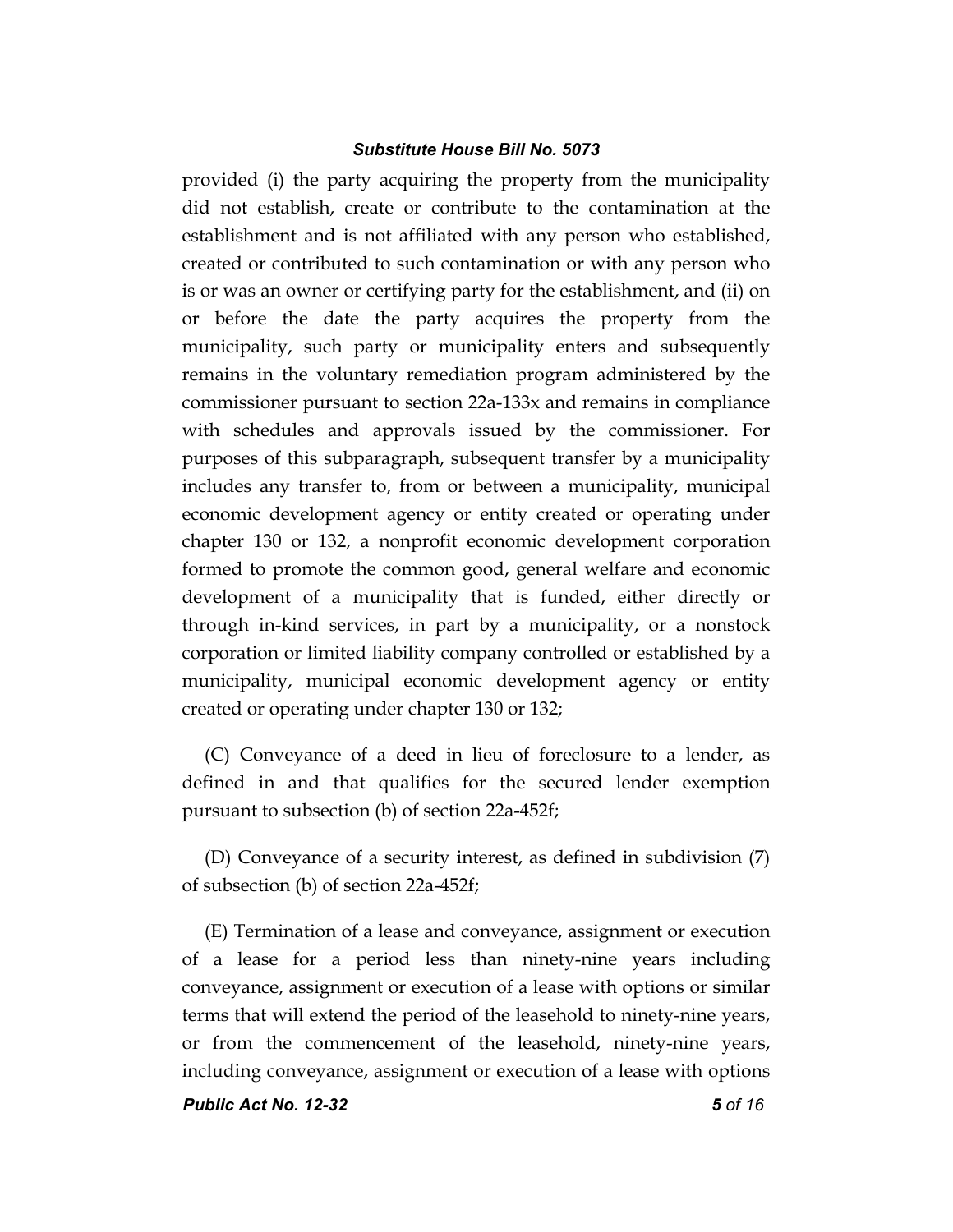or similar terms that will extend the period of the leasehold to ninetynine years, or from the commencement of the leasehold;

(F) Any change in ownership approved by the Probate Court;

(G) Devolution of title to a surviving joint tenant, or to a trustee, executor or administrator under the terms of a testamentary trust or will, or by intestate succession;

(H) Corporate reorganization not substantially affecting the ownership of the establishment;

(I) The issuance of stock or other securities of an entity which owns or operates an establishment;

(J) The transfer of stock, securities or other ownership interests representing less than forty per cent of the ownership of the entity that owns or operates the establishment;

(K) Any conveyance of an interest in an establishment where the transferor is the sibling, spouse, child, parent, grandparent, child of a sibling or sibling of a parent of the transferee;

(L) Conveyance of an interest in an establishment to a trustee of an inter vivos trust created by the transferor solely for the benefit of one or more siblings, spouses, children, parents, grandchildren, children of a sibling or siblings of a parent of the transferor;

(M) Any conveyance of a portion of a parcel upon which portion no establishment is or has been located and upon which there has not occurred a discharge, spillage, uncontrolled loss, seepage or filtration of hazardous waste, provided either the area of such portion is not greater than fifty per cent of the area of such parcel or written notice of such proposed conveyance and an environmental condition assessment form for such parcel is provided to the commissioner sixty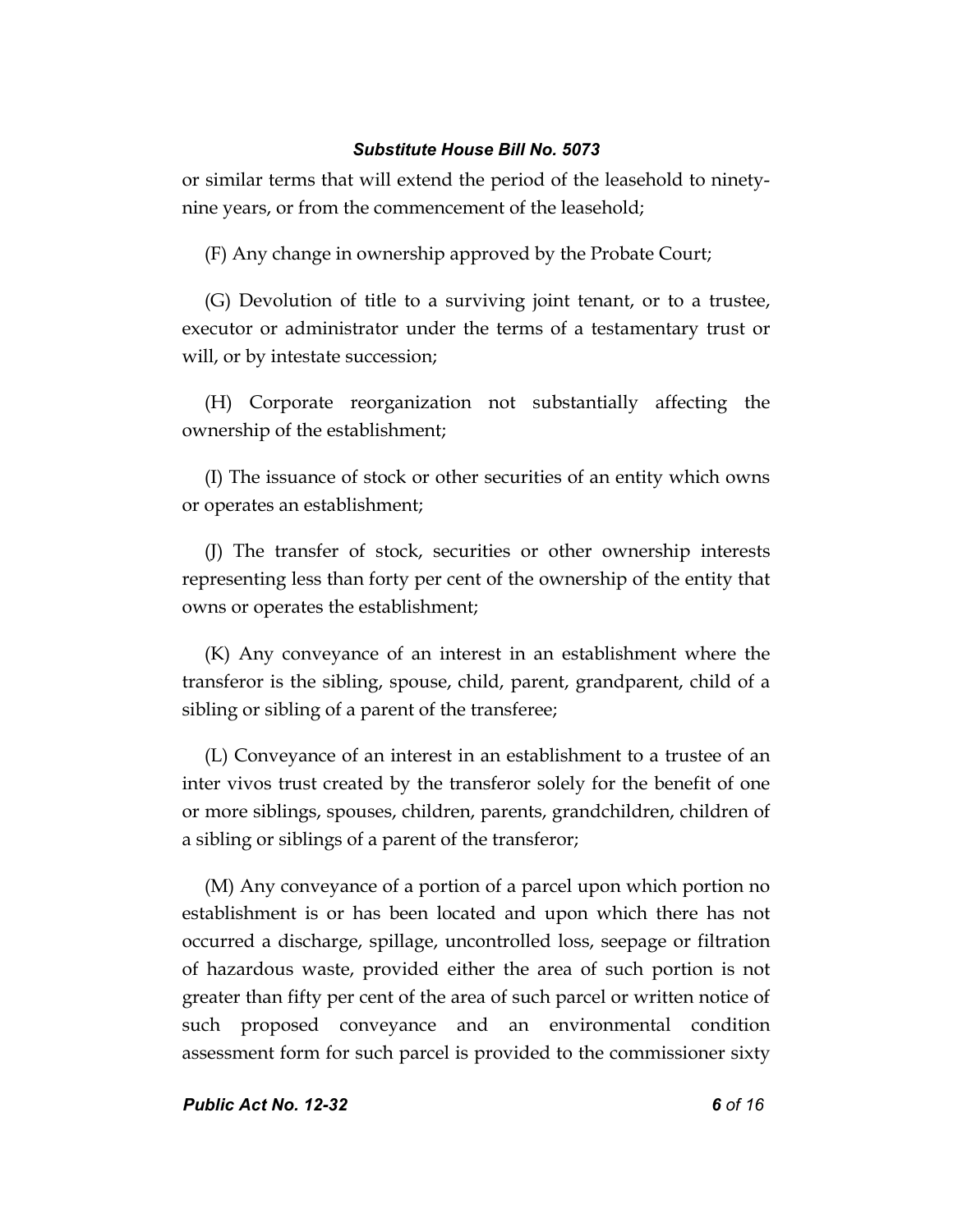days prior to such conveyance;

(N) Conveyance of a service station, as defined in subdivision (5) of this section;

(O) Any conveyance of an establishment which, prior to July 1, 1997, had been developed solely for residential use and such use has not changed;

(P) Any conveyance of an establishment to any entity created or operating under chapter 130 or 132, or to an urban rehabilitation agency, as defined in section 8-292, or to a municipality under section 32-224, or to the Connecticut Development Authority or any subsidiary of the authority;

(Q) Any conveyance of a parcel in connection with the acquisition of properties to effectuate the development of the overall project, as defined in section 32-651;

(R) The conversion of a general or limited partnership to a limited liability company;

**[**(R)**]** (S) The transfer of general partnership property held in the names of all of its general partners to a general partnership which includes as general partners immediately after the transfer all of the same persons as were general partners immediately prior to the transfer;

**[**(S)**]** (T) The transfer of general partnership property held in the names of all of its general partners to a limited liability company which includes as members immediately after the transfer all of the same persons as were general partners immediately prior to the transfer;

**[**(T)**]** (U) Acquisition of an establishment by any governmental or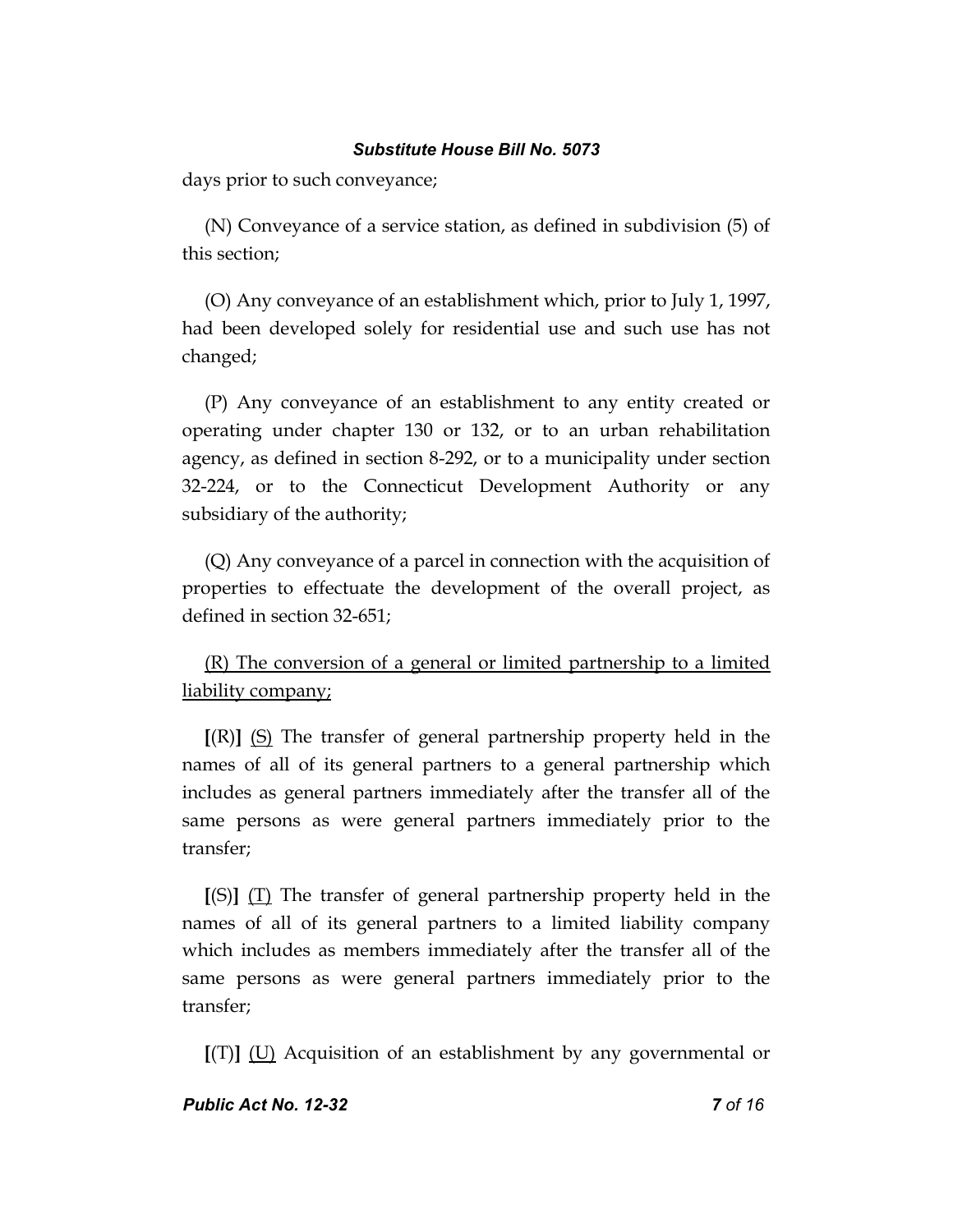quasi-governmental condemning authority;

**[**(U)**]** (V) Conveyance of any real property or business operation that would qualify as an establishment solely as a result of (i) the generation of more than one hundred kilograms of universal waste in a calendar month, (ii) the storage, handling or transportation of universal waste generated at a different location, or (iii) activities undertaken at a universal waste transfer facility, provided any such real property or business operation does not otherwise qualify as an establishment; there has been no discharge, spillage, uncontrolled loss, seepage or filtration of a universal waste or a constituent of universal waste that is a hazardous substance at or from such real property or business operation; and universal waste is not also recycled, treated, except for treatment of a universal waste pursuant to 40 CFR  $273.13(a)(2)$  or (c)(2) or 40 CFR 273.33 (a)(2) or (c)(2), or disposed of at such real property or business operation; **[**or**]**

**[**(V)**]** (W) Conveyance of a unit in a residential common interest community in accordance with section 22a-134i;

(X) Acquisition of an establishment that is in the abandoned brownfield cleanup program established pursuant to section 32-9*ll* and all subsequent transfers of the establishment, provided the establishment is undergoing remediation or is remediated in accordance with subsection (g) of said section 32-9*ll*;

(Y) Any transfer of title from a bankruptcy court or a municipality to a nonprofit organization; or

(Z) Acquisition of an establishment that is in the brownfield remediation and revitalization program and all subsequent transfers of the establishment, provided the establishment is in compliance with the brownfield investigation plan and remediation schedule, the commissioner has issued a no audit letter or successful audit closure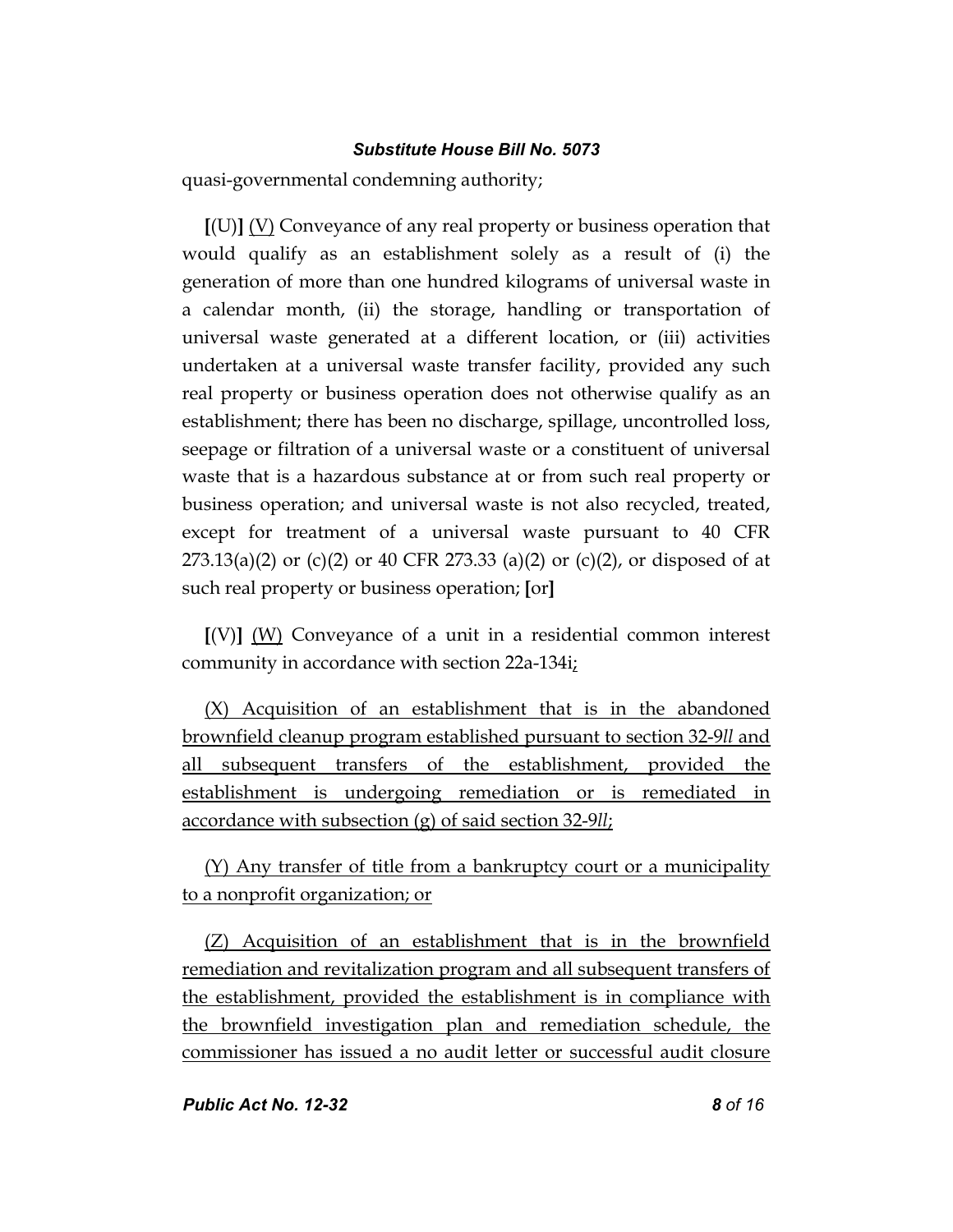letter in response to a verification or interim verification submitted regarding the remediation of such establishment under the brownfield remediation and revitalization program, or a one-hundred-eighty-day period has expired since a verification or interim verification submitted regarding the remediation of such establishment under the brownfield remediation and revitalization program without an audit decision from the Commissioner of Energy and Environmental Protection.

Sec. 8. Section 33-640 of the general statutes is repealed and the following is substituted in lieu thereof (*Effective October 1, 2012*):

(a) The incorporators or board of directors of a corporation shall adopt initial bylaws for the corporation.

(b) The bylaws of a corporation may contain any provision **[**for managing the business and regulating the affairs of the corporation**]** that is not inconsistent with law or the certificate of incorporation.

# (c) The bylaws may contain one or both of the following provisions:

(1) A requirement that if the corporation solicits proxies or consents with respect to an election of directors, the corporation include in its proxy statement and any form of its proxy or consent, to the extent and subject to such procedures or conditions as are provided in the bylaws, one or more individuals nominated by a shareholder in addition to individuals nominated by the board of directors; and

(2) A requirement that the corporation reimburse the expenses incurred by a shareholder in soliciting proxies or consents in connection with an election of directors, to the extent and subject to such procedures or conditions as are provided in the bylaws, provided that no bylaw so adopted shall apply to elections for which any record date precedes its adoption.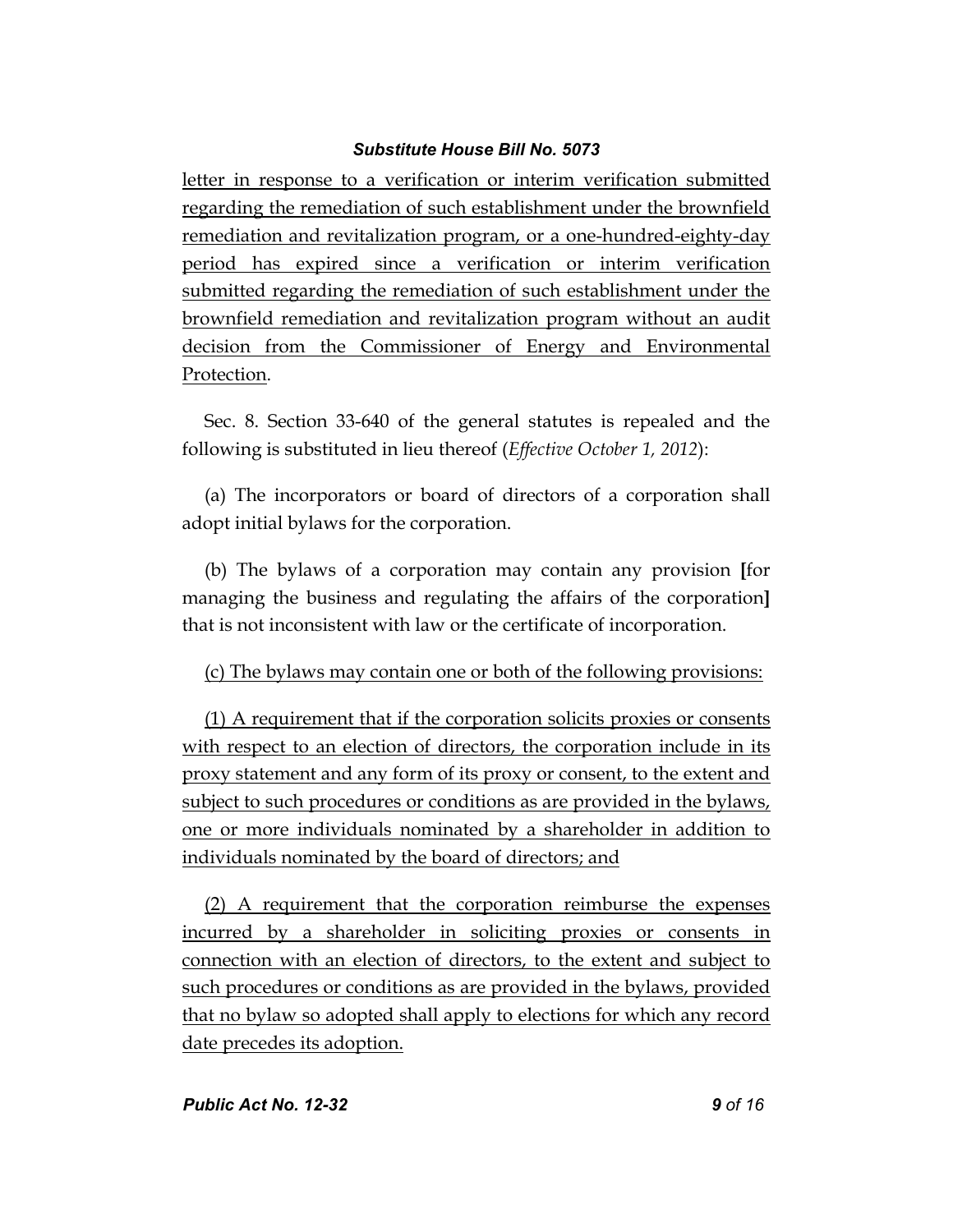(d) Notwithstanding subdivision (2) of subsection (b) of section 33- 806, as amended by this act, the shareholders in amending, repealing or adopting a bylaw described in subsection (c) of this section may not limit the authority of the board of directors to amend or repeal any condition or procedure set forth in or to add any procedure or condition to such a bylaw in order to provide for a reasonable, practicable and orderly process.

Sec. 9. Section 33-806 of the general statutes is repealed and the following is substituted in lieu thereof (*Effective October 1, 2012*):

(a) A corporation's shareholders may amend or repeal the corporation's bylaws.

(b) A corporation's board of directors may amend or repeal the corporation's bylaws unless: (1) The certificate of incorporation, section 33-808 or, if applicable, section 33-809 reserves that power exclusively to the shareholders in whole or part; or (2) except as provided in subsection (d) of section 33-640, as amended by this act, the shareholders in amending, repealing or adopting a bylaw expressly provide that the board of directors may not amend, repeal or reinstate that bylaw.

Sec. 10. Section 33-778 of the general statutes is repealed and the following is substituted in lieu thereof (*Effective October 1, 2012*):

(a) A corporation may, by a provision in its certificate of incorporation or bylaws or in a resolution adopted or a contract approved by its board of directors or shareholders, obligate itself in advance of the act or omission giving rise to a proceeding to provide indemnification in accordance with section 33-771 or advance funds to pay for or reimburse expenses in accordance with section 33-773. Any such obligatory provision shall be deemed to satisfy the requirements for authorization referred to in subsection (c) of section 33-773 and

*Public Act No. 12-32 10 of 16*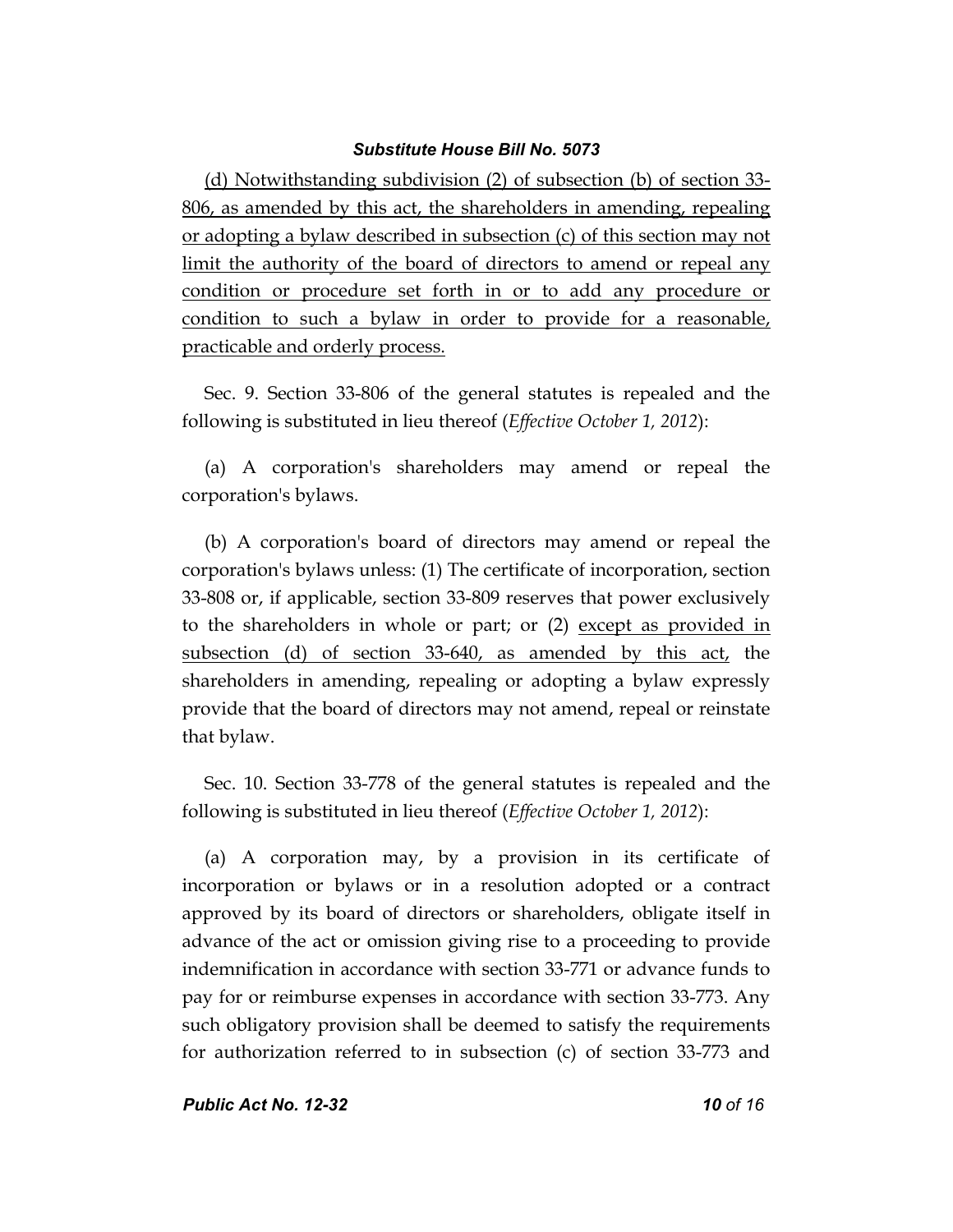subsection (c) of section 33-775. Any such provision that obligates the corporation to provide indemnification to the fullest extent permitted by law shall be deemed to obligate the corporation to advance funds to pay for or reimburse expenses in accordance with section 33-773 to the fullest extent permitted by law, unless the provision specifically provides otherwise.

(b) A right of indemnification or to advances for expenses created by this subpart or under subsection (a) of this section and in effect at the time of an act or omission shall not be eliminated or impaired with respect to such act or omission by an amendment of the certificate of incorporation or bylaws or a resolution of the directors or shareholders, adopted after the occurrence of such act or omission, unless, in the case of a right created under subsection (a) of this section, the provision creating such right and in effect at the time of such act or omission explicitly authorizes such elimination or impairment after such act or omission has occurred.

**[**(b)**]** (c) Any provision pursuant to subsection (a) of this section shall not obligate the corporation to indemnify or advance expenses to a director of a predecessor of the corporation, pertaining to conduct with respect to the predecessor, unless otherwise specifically provided. Any provision for indemnification or advance for expenses in the certificate of incorporation, bylaws or resolution of the board of directors or shareholders of a predecessor of the corporation in a merger or in a contract to which the predecessor is a party, existing at the time the merger takes effect, shall be governed by subdivision (3) of subsection (a) of section 33-820.

**[**(c) A**]** (d) Subject to subsection (b) of this section, a corporation may, by a provision in its certificate of incorporation, limit any of the rights to indemnification or advance for expenses created by or pursuant to sections 33-770 to 33-779, inclusive, as amended by this act.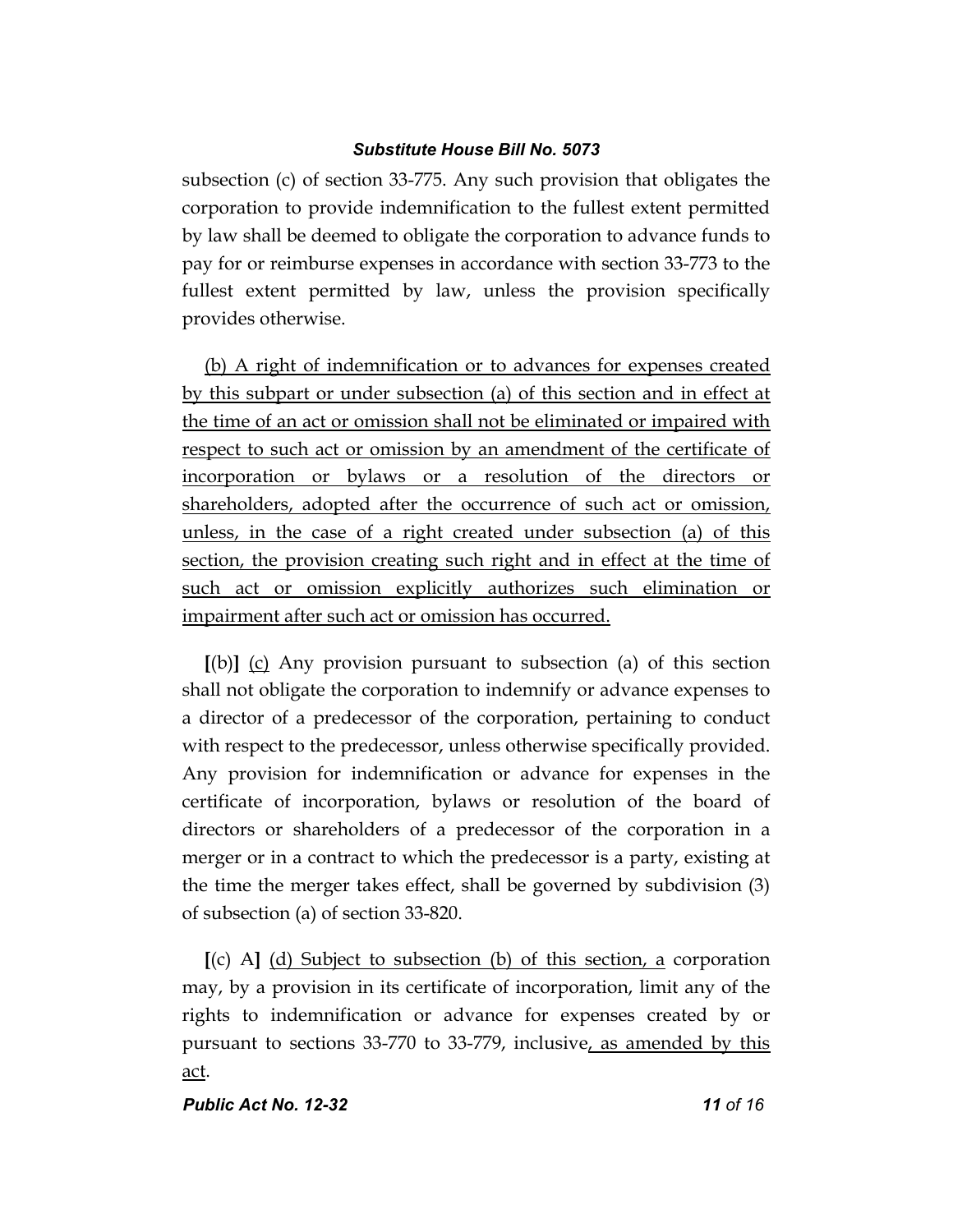**[**(d)**]** (e) Sections 33-770 to 33-779, inclusive, as amended by this act, do not limit a corporation's power to pay or reimburse expenses incurred by a director in connection with his appearance as a witness in a proceeding at a time when he is not a party.

Sec. 11. Section 33-709 of the general statutes is amended by adding subsection (f) as follows (*Effective October 1, 2012*):

(NEW) (f) Whenever a provision of sections 33-600 to 33-998, inclusive, as amended by this act, provides for voting of classes or series as separate voting groups, the rules provided in subsection (c) of section 33-798 for amendments of the certificate of incorporation apply to that provision.

Sec. 12. Subsection (a) of section 33-798 of the general statutes is repealed and the following is substituted in lieu thereof (*Effective October 1, 2012*):

(a) If a corporation has more than one class of shares outstanding, the holders of the outstanding shares of a class are entitled to vote as a separate voting group, if shareholder voting is otherwise required by sections 33-600 to 33-998, inclusive, as amended by this act, on a proposed amendment to the certificate of incorporation if the amendment would:

(1) Effect an exchange or reclassification of all or part of the shares of the class into shares of another class;

(2) Effect an exchange or reclassification, or create the right of exchange, of all or part of the shares of another class into shares of the class;

(3) Change the rights, preferences or limitations of all or part of the shares of the class;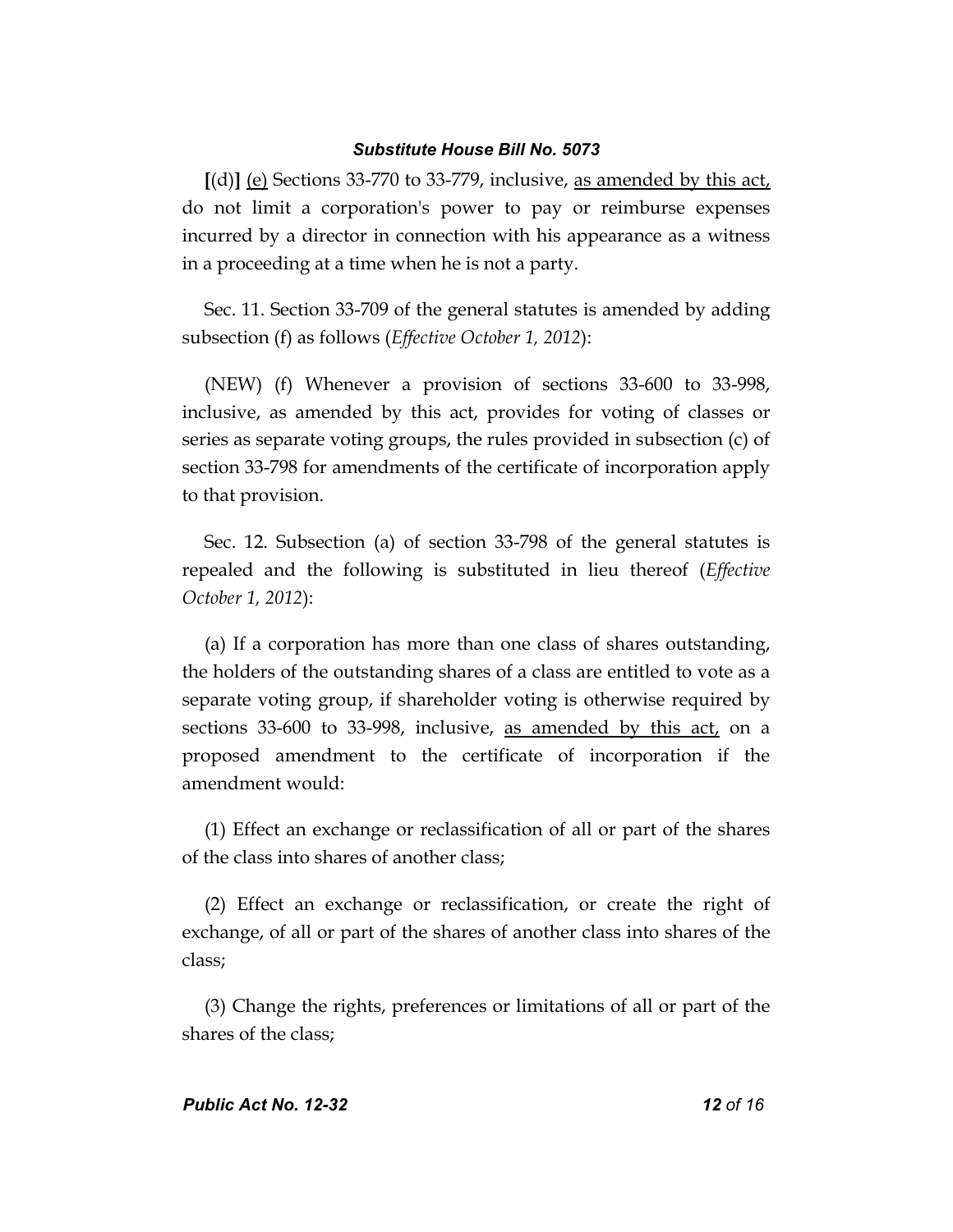(4) Change the shares of all or part of the class into a different number of shares of the same class;

(5) Create a new class of shares having rights or preferences with respect to distributions **[**or to dissolution**]** that are prior or superior to the shares of the class;

(6) Increase the rights, preferences or number of authorized shares of any class that, after giving effect to the amendment, have rights or preferences with respect to distributions **[**or to dissolution**]** that are prior or superior to the shares of the class;

(7) Limit or deny an existing preemptive right of all or part of the shares of the class; or

(8) Cancel or otherwise affect rights to distributions that have accumulated but not yet been authorized on all or part of the shares of the class.

Sec. 13. Subsections (a) and (b) of section 33-856 of the 2012 supplement to the general statutes are repealed and the following is substituted in lieu thereof (*Effective October 1, 2012*):

(a) A shareholder is entitled to appraisal rights, and to obtain payment of the fair value of that shareholder's shares, in the event of any of the following corporate actions:

(1) Consummation of a merger to which the corporation is a party (A) if shareholder approval is required for the merger by section 33- 817 and the shareholder is entitled to vote on the merger, except that appraisal rights shall not be available to any shareholder of the corporation with respect to shares of any class or series that remain outstanding after consummation of the merger, or (B) if the corporation is a subsidiary and the merger is governed by section 33- 818;

### *Public Act No. 12-32 13 of 16*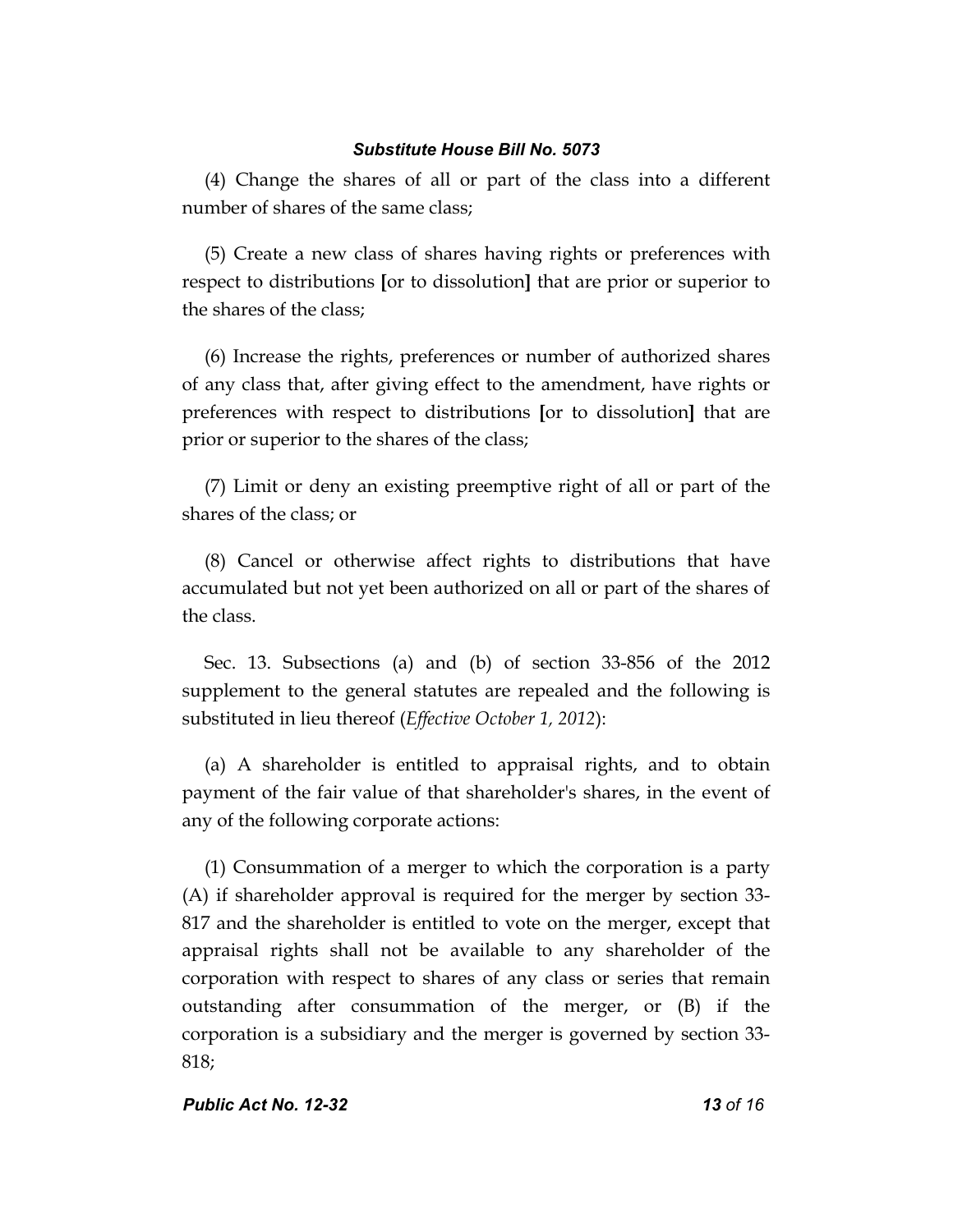(2) Consummation of a share exchange to which the corporation is a party as the corporation whose shares will be acquired, if the shareholder is entitled to vote on the exchange, except that appraisal rights shall not be available to any shareholder of the corporation with respect to any class or series of shares of the corporation that is not exchanged;

(3) Consummation of a disposition of assets pursuant to section 33- 831 if the shareholder is entitled to vote on the disposition, except that appraisal rights shall not be available to any shareholder of the corporation with respect to shares of any class or series if (A) under the terms of the corporate action approved by the shareholders there is to be distributed to shareholders in cash its net assets, in excess of a reasonable amount reserved to meet claims of the type described in sections 33-886 and 33-887, (i) within one year after the shareholders' approval of the action, and (ii) in accordance with their respective interests determined at the time of such distribution, and (B) the disposition of assets is not an interested transaction;

(4) An amendment of the certificate of incorporation with respect to a class or series of shares that reduces the number of shares of a class or series owned by the shareholder to a fraction of a share if the corporation has the obligation or right to repurchase the fractional share so created; or

(5) Any other merger, share exchange, disposition of assets or amendment to the certificate of incorporation to the extent provided by the certificate of incorporation, the bylaws or a resolution of the board of directors.

(b) Notwithstanding subsection (a) of this section, the availability of appraisal rights under subdivisions  $(1)$ ,  $(2)$ ,  $(3)$  and  $(4)$  of subsection  $(a)$ of this section shall be limited in accordance with the following provisions: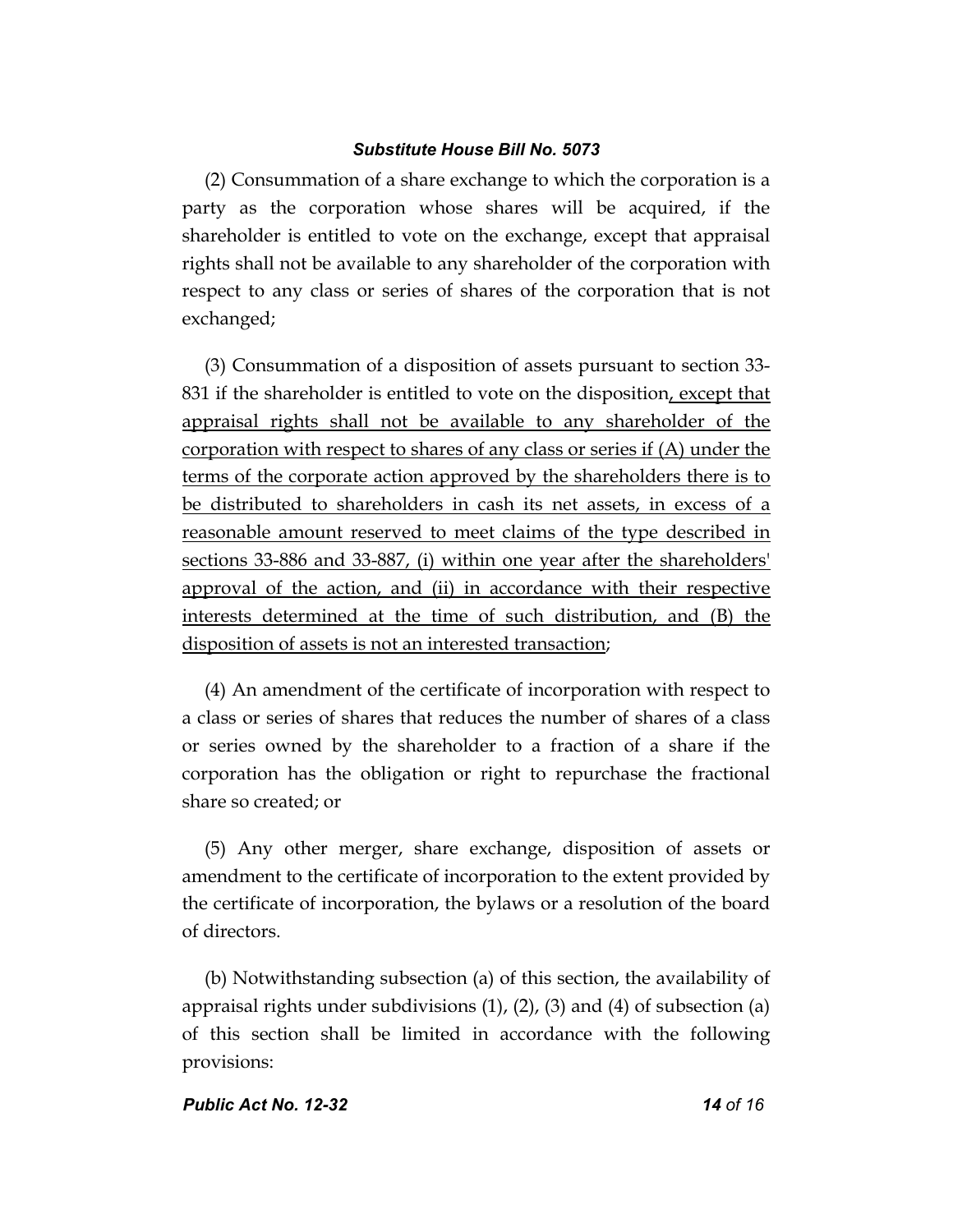(1) Appraisal rights shall not be available for the holders of shares of any class or series of shares which is:

(A) A covered security under Section  $18(b)(1)(A)$  or (B) of the Securities Act of 1933, as amended;

(B) Traded in an organized market and has at least two thousand shareholders and a market value of at least twenty million dollars, exclusive of the value of such shares held by the corporation's subsidiaries, senior executives, directors and beneficial shareholders owning more than ten per cent of such shares; or

(C) Issued by an open-end management investment company registered with the Securities and Exchange Commission under the Investment Company Act of 1940 and may be redeemed at the option of the holder at net asset value.

(2) The applicability of subdivision (1) of this subsection shall be determined as of: (A) The record date fixed to determine the shareholders entitled to receive notice of the meeting of shareholders to act upon the corporate action requiring appraisal rights; or (B) the day before the effective date of such corporate action if there is no meeting of shareholders.

(3) Subdivision (1) of this subsection shall not be applicable and appraisal rights shall be available pursuant to subsection (a) of this section for the holders of any class or series of shares (A) who are required by the terms of the corporate action requiring appraisal rights to accept for such shares anything other than cash or shares of any class or any series of shares of any corporation, or any other proprietary interest of any other entity, that satisfies the standards set forth in subdivision (1) of this subsection at the time the corporate action becomes effective, or  $(B)$  in the case of the consummation of a disposition of assets pursuant to section 33-831, unless such cash,